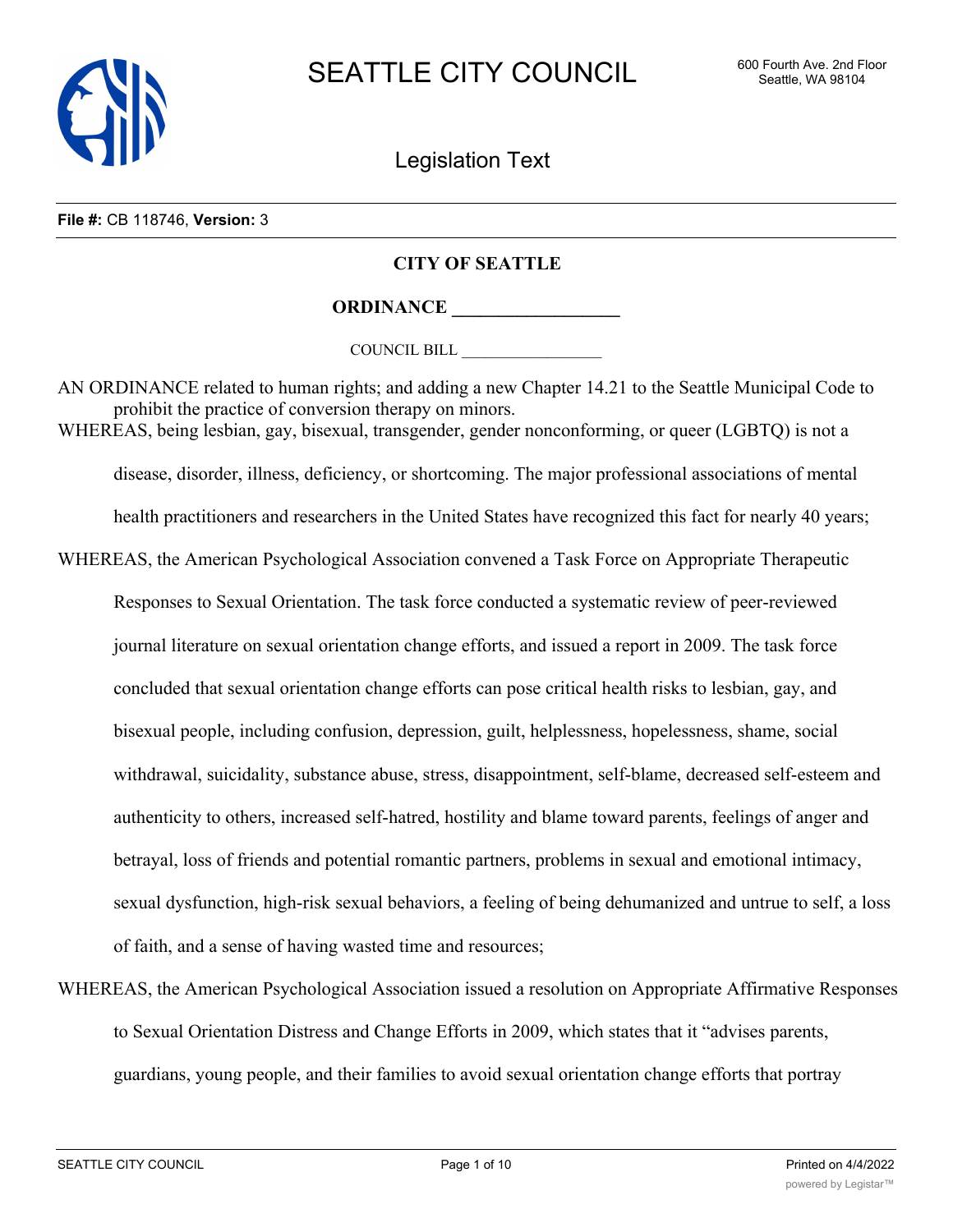homosexuality as a mental illness or developmental disorder and to seek psychotherapy, social support, and educational services that provide accurate information on sexual orientation and sexuality, increase family and school support, and reduce rejection of sexual minority youth";

- WHEREAS, the American Academy of Pediatrics in 1993 published an article in its journal, Pediatrics, stating: "Therapy directed at specifically changing sexual orientation is contraindicated, since it can provoke guilt and anxiety while having little or no potential for achieving changes in orientation";
- WHEREAS, the American School Counselor Association issued a position statement in 2014 which states that: "It is not the role of the professional school counselor to attempt to change a student's sexual orientation or gender identity. Professional school counselors do not support efforts by licensed mental health professionals to change a student's sexual orientation or gender as these practices have been proven ineffective and harmful";
- WHEREAS, the American Psychoanalytic Association issued a position statement in June 2012 on attempts to change sexual orientation, gender identity, or gender expression, and in it the Association states: "As with any societal prejudice, bias against individuals based on actual or perceived sexual orientation, gender identity or gender expression negatively affects mental health, contributing to an enduring sense of stigma and pervasive self-criticism through the internalization of such prejudice"; and "Psychoanalytic technique does not encompass purposeful attempts to 'convert,' 'repair,' change or shift an individual's sexual orientation, gender identity or gender expression. Such directed efforts are against fundamental principles of psychoanalytic treatment and often result in substantial psychological pain by reinforcing damaging internalized attitudes";
- WHEREAS, the American Academy of Child and Adolescent Psychiatry in 2012 published an article in its journal, Journal of the American Academy of Child and Adolescent Psychiatry, stating: "Clinicians should be aware that there is no evidence that sexual orientation can be altered through therapy, and that attempts to do so may be harmful. There is no empirical evidence adult homosexuality can be prevented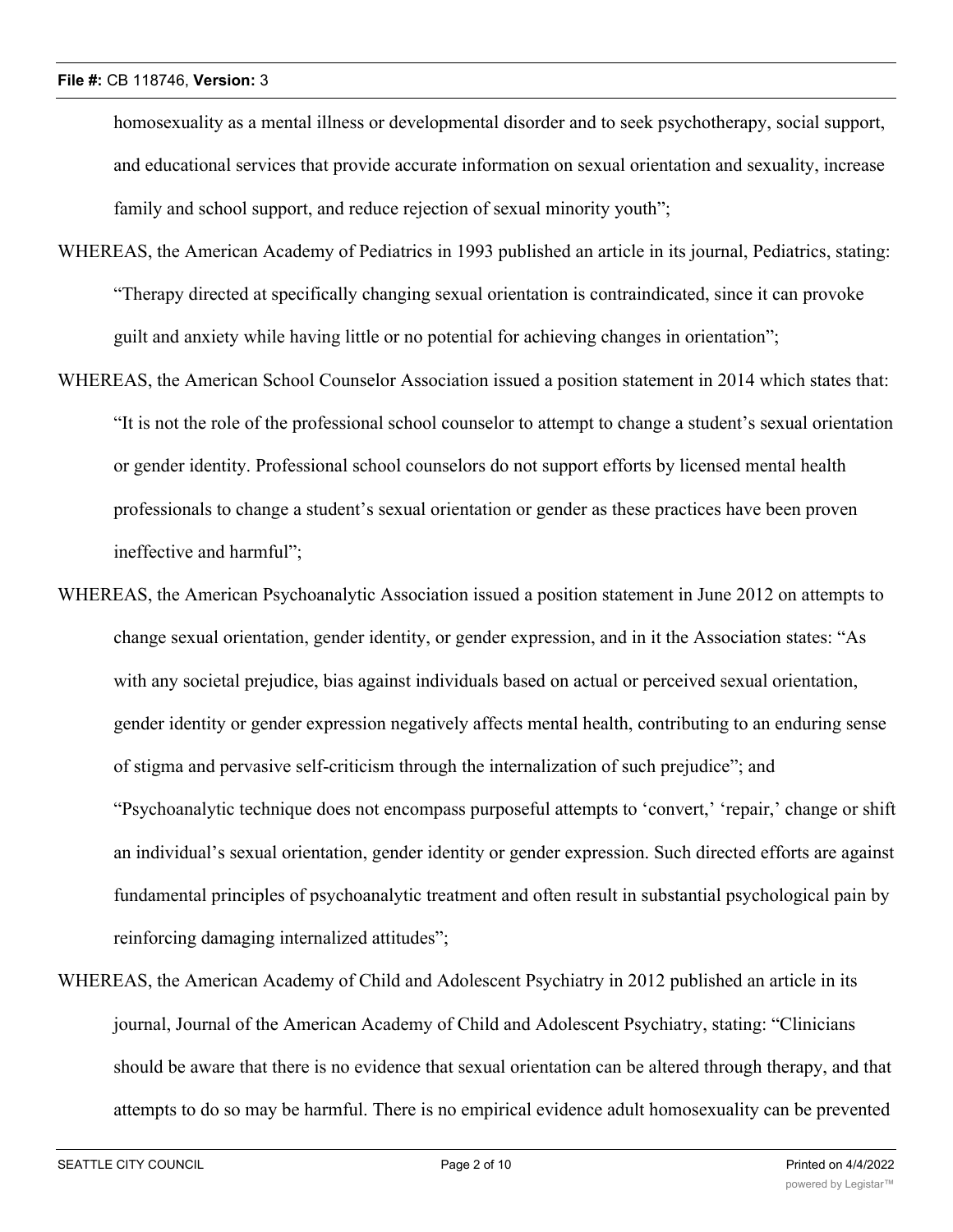if gender nonconforming children are influenced to be more gender conforming. Indeed, there is no medically valid basis for attempting to prevent homosexuality, which is not an illness. On the contrary, such efforts may encourage family rejection and undermine self-esteem, connectedness and caring, important protective factors against suicidal ideation and attempts. Given that there is no evidence that efforts to alter sexual orientation are effective, beneficial or necessary, and the possibility that they carry the risk of significant harm, such interventions are contraindicated";

- WHEREAS, the Pan American Health Organization, a regional office of the World Health Organization, issued a statement in 2012 stating: "These supposed conversion therapies constitute a violation of the ethical principles of health care and violate human rights that are protected by international and regional agreements." The organization also noted that conversion therapies "lack medical justification and represent a serious threat to the health and well-being of affected people";
- WHEREAS, the American College of Physicians wrote a position paper in 2015 stating: "The College opposes the use of 'conversion,' 'reorientation,' or 'reparative' therapy for the treatment of LGBT persons. . . . Available research does not support the use of reparative therapy as an effective method in the treatment of LGBT persons. Evidence shows that the practice may actually cause emotional or physical harm to LGBT individuals, particularly adolescents or young persons";
- WHEREAS, minors who experience family rejection based on their sexual orientation face especially serious health risks. In one study, lesbian, gay, and bisexual youth who reported higher levels of family rejection during adolescence were 8.4 times more likely to report having attempted suicide, 5.9 times more likely to report high levels of depression, 3.4 times more likely to use illegal drugs, and 3.4 times more likely to report having engaged in unprotected sexual intercourse compared with peers from families that reported no or low levels of family rejection;
- WHEREAS, the LGBTQ community still faces threats to their physical safety, economic security, and overall well-being;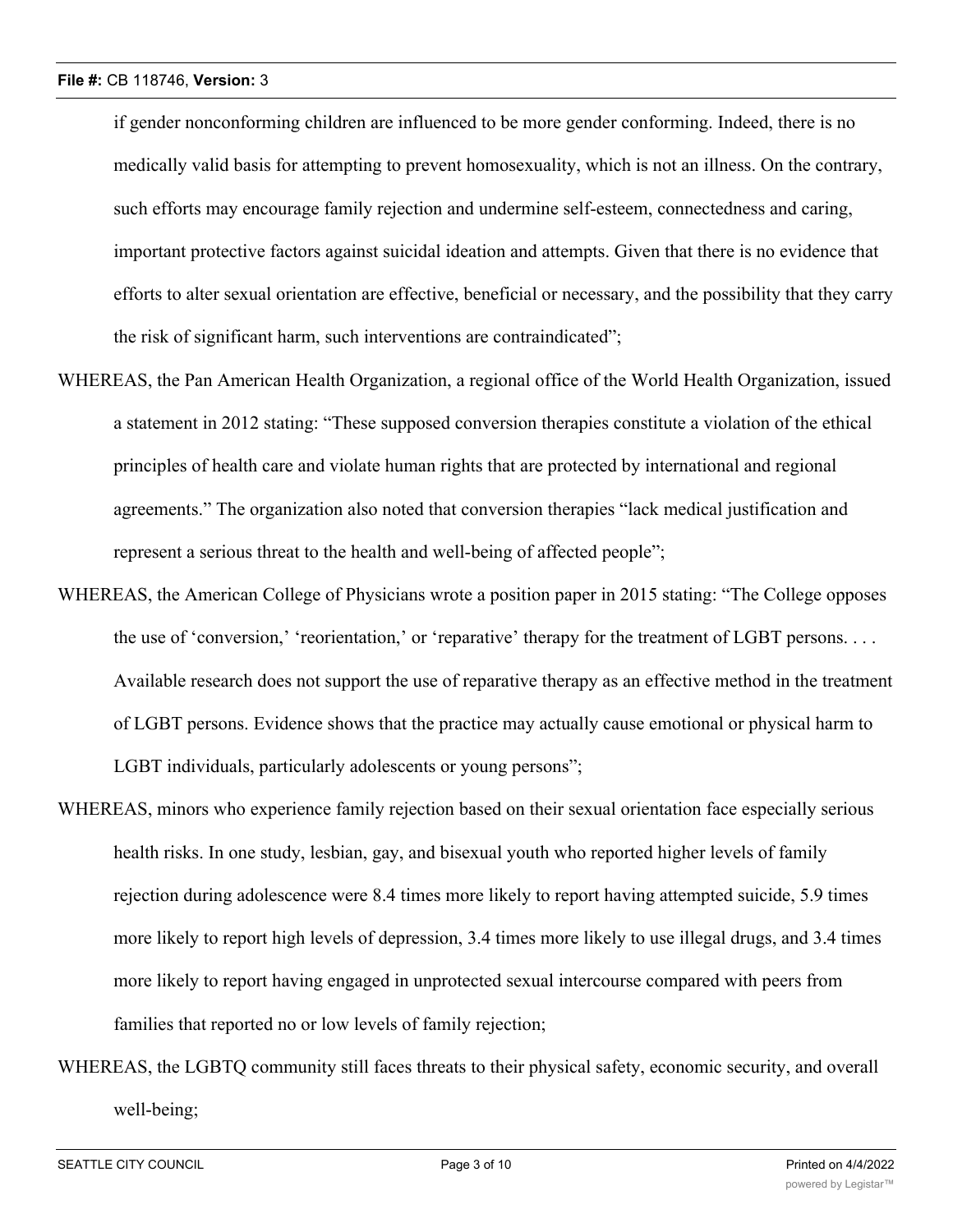WHEREAS, The City of Seattle has a compelling interest in protecting the physical and psychological wellbeing of minors, including LGBTQ youth, and in protecting its minors against exposure to serious harms caused by conversion therapy, NOW, THEREFORE,

# **BE IT ORDAINED BY THE CITY OF SEATTLE AS FOLLOWS:**

Section 1. A new Chapter 14.21 is added to the Seattle Municipal Code as follows:

# **Chapter 14.21 THE USE OF CONVERSION THERAPY ON MINORS**

#### **14.21.010 Findings**

Due to the serious harms to minors caused by conversion therapy or reparative therapy, it is false and deceptive under Section 7.08.030 to advertise that a provider provides conversion therapy or reparative therapy to minors.

### **14.21.020 Purpose**

This Chapter 14.21 is an exercise of police power of the City for the public safety, health, and welfare; and its provisions shall be liberally construed to accomplish that purpose. The purpose of this Chapter 14.21 is to protect the physical and psychological well-being of minors, including lesbian, gay, bisexual, and transgender youth, from exposure to the serious harms caused by conversion therapy.

### **14.21.030 Definitions**

"City" means the City of Seattle.

"Conversion therapy" or "reparative therapy" means any practices or treatments that seek to change an individual's sexual orientation or gender identity, including efforts to change behaviors or gender expressions or to eliminate or reduce sexual or romantic attractions or feelings toward individuals of the same gender. Conversion therapy shall not include counseling that provides support and assistance to a person undergoing gender transition, or counseling that provides acceptance, support, and understanding of a person or facilitates a person's coping, social support, and development, including sexual orientation-neutral interventions to prevent or address unlawful conduct or unsafe sexual practices, as long as such counseling does not seek to change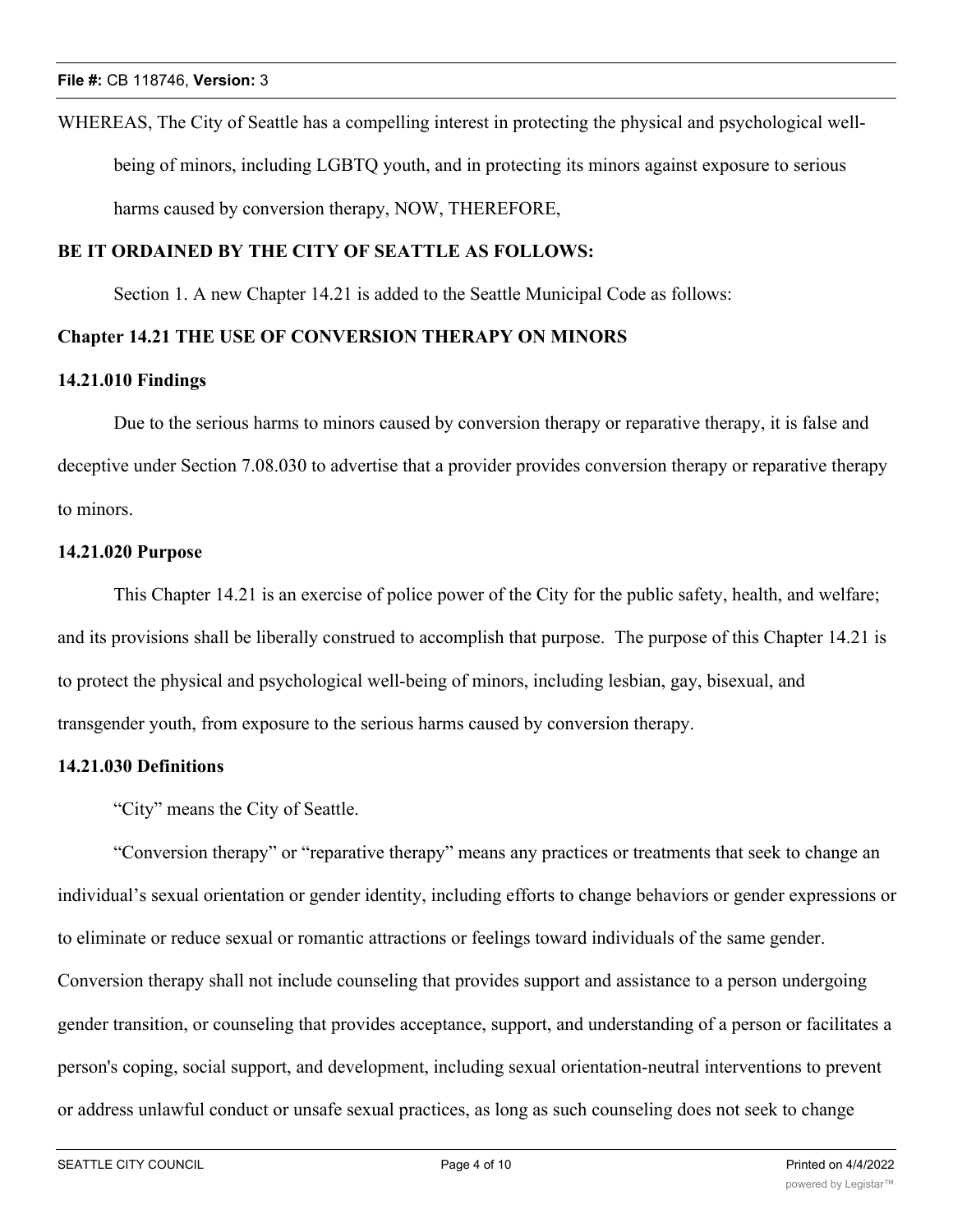#### **File #:** CB 118746, **Version:** 3

sexual orientation or gender identity.

"Department" means the Seattle Office for Civil Rights.

"Director" means the Director of the Seattle Office for Civil Rights or the Director's designee.

"Provider" means any licensed medical or mental health professional including but not limited to licensed mental health counselors, mental health counselor associates, marriage and family therapists, marriage and family therapist associates, social workers, and social worker associates, and any physicians, psychologists, psychotherapist, certified chemical dependency professionals, certified chemical dependency professional trainees, counselors, certified counselors, and certified advisers.

"Minor" means any person under 18 years of age.

## **14.21.040 Conversion therapy prohibited**

It is a violation for any provider to provide conversion therapy or reparative therapy to a minor, regardless of whether the provider receives compensation in exchange for such services.

### **14.21.050 Enforcement**

A. Powers and duties. The Director shall investigate alleged violations of this Chapter 14.21 and has such powers and duties in the performance of these functions as are defined in this Chapter 14.21 and otherwise necessary and proper in the performance of the same and provided for by law. The Director of the Department is authorized to adopt and promulgate rules to implement the provisions of this Chapter 14.21 pursuant to the Administrative Code, Chapter 3.02.

B. Reporting and investigation of violations. The Director shall investigate any violations of this Chapter 14.21.

1. Individual reporting of a violation of this Chapter 14.21 should include a statement of the date, location, and provider or providers responsible for such violation.

2. The Director shall keep confidential, to the maximum extent permitted by applicable laws, the name and other identifiable information of the person reporting the violation, as well as the name and other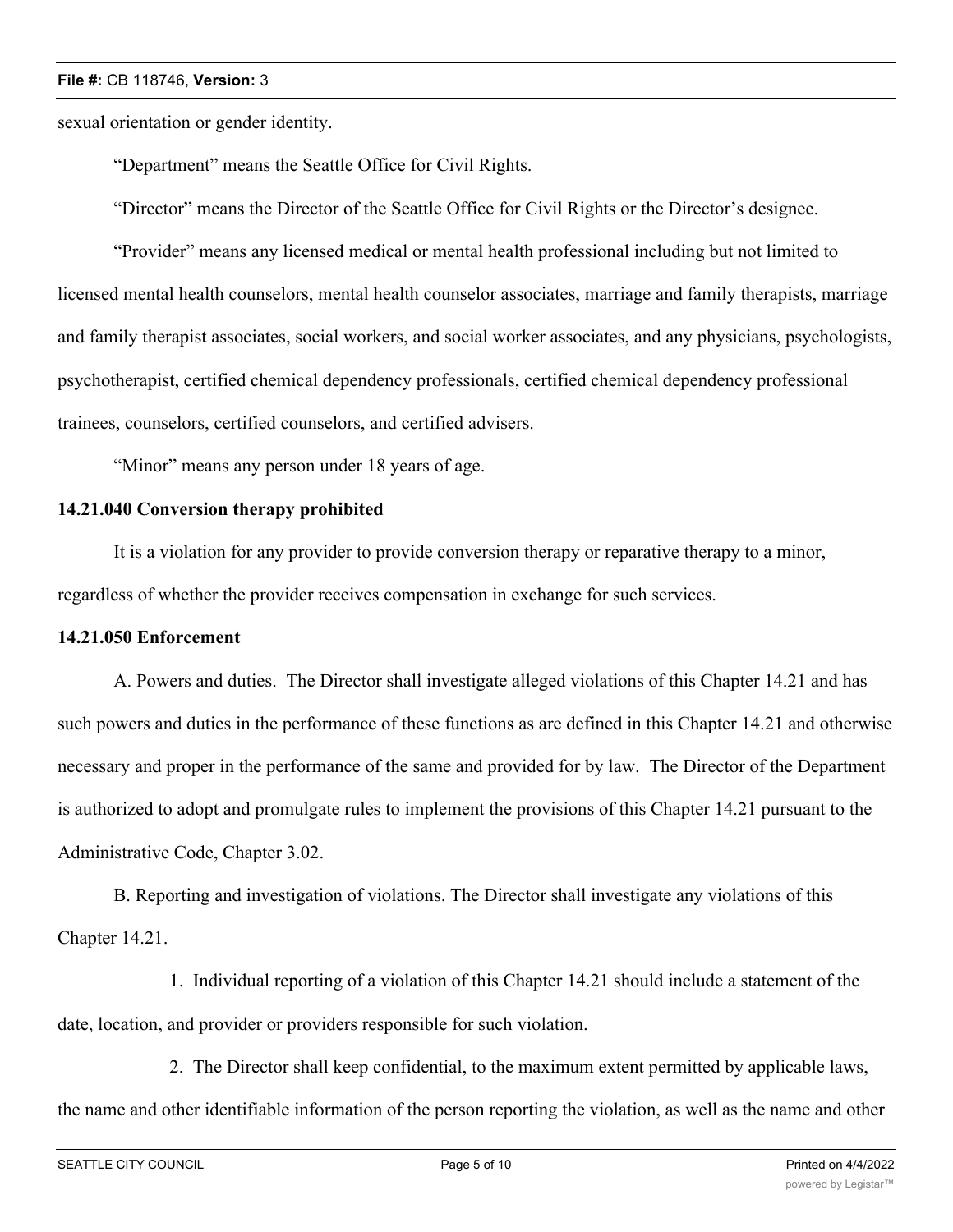personally identifiable information of the involved minor.

C. Advisory Letter

If the Director receives a report of an alleged violation of this Chapter 14.21, the Director may issue a letter notifying the provider that provision of conversion therapy or reparative therapy is prohibited.

D. Civil violations

 The violation or failure to comply with any provision of this Chapter 14.21 shall constitute a civil violation and shall be enforced under the citation provisions set forth in this Section 14.21.050 by the Director.

E. Citation

1. If the Director determines that a violation of this Chapter 14.21 has occurred, the Director shall issue a citation to the provider or providers. The citation shall include the following information: (1) the name and address of the person to whom the citation is issued; (2) the date of the violation; (3) a statement that the person cited must respond to the citation within 15 days after service; (4) the applicable penalty; (5) a statement that a response must be sent to the Hearing Examiner and received not later than 5 p.m. on the day the response is due; (6) the name, address, and phone number of the Hearing Examiner where the citation is to be filed; (7) a statement that the citation represents a determination that a violation has been committed by the person named in the citation and that the determination shall be final unless contested as provided in this Chapter 14.21; and (8) a certified statement of the Director's representative, authorized by RCW 9A.72.085, setting forth facts supporting issuance of the citation.

2. The citation may be served by personal service in the manner set forth in RCW 4.28.080 for service of a summons or sent by first class mail, addressed to the last known address of such person(s). Service shall be complete at the time of personal service, or if mailed, on the date of mailing. If a citation sent by first class mail is returned as undeliverable, service may be made by posting the citation at a conspicuous place on the property.

F. Response to citation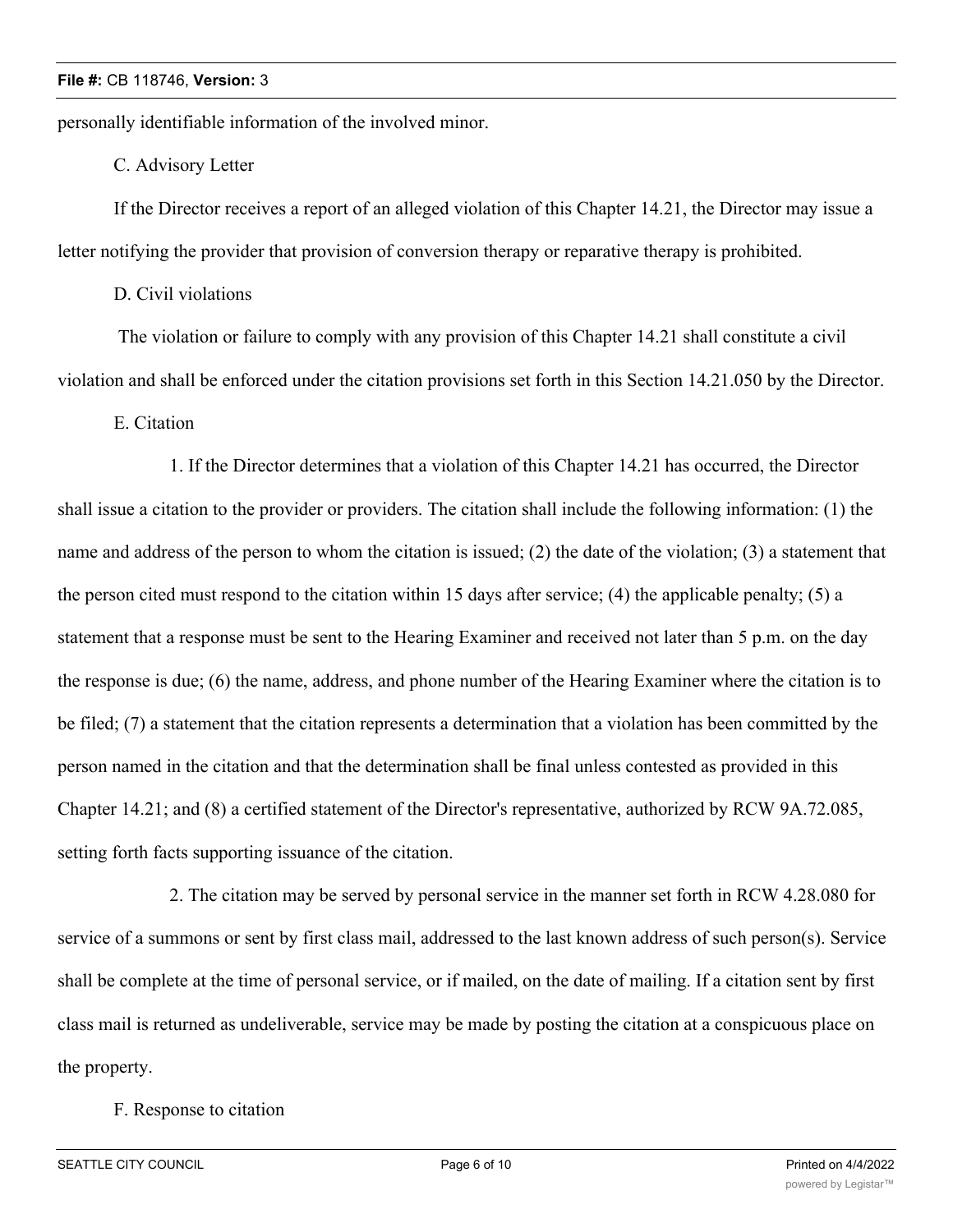A person must respond to a citation in one of the following ways:

1. Paying the amount of the monetary penalty specified in the citation, in which case the record shall show a finding that the person cited committed the violation; or

2. Requesting a contested hearing in writing specifying the reason why the cited violation did not occur or why the person cited is not responsible for the violation, and providing an address to which notice of such hearing may be sent.

A response to a citation must be received by the Office of the Hearing Examiner no later than 15 days after the date the citation is served. When the last day of the appeal period so computed is a Saturday, Sunday, or federal or City holiday, the period shall run until 5 p.m. on the next business day.

G. Failure to respond. If a person fails to respond to a citation within 15 days of service, an order shall be entered by the Hearing Examiner finding that the person cited committed the violation stated in the citation, and assessing the penalty specified in the citation.

H. Contested hearing

1. Date and notice. If a person requests a contested hearing, the hearing shall be held within 60 days after the written response to the citation requesting such hearing is received.

2. Hearing. Contested hearings shall be conducted pursuant to the procedures for hearing contested cases contained in Section 3.02.090 and the rules adopted by the Hearing Examiner for hearing contested cases, except as modified by this Section 14.21.050. The issues heard at the hearing shall be limited to those that are raised in writing in the response to the citation and that are within the jurisdiction of the Hearing Examiner.

3. Sufficiency. No citation shall be deemed insufficient for failure to contain a detailed statement of the facts constituting the specific violation which the person cited is alleged to have committed or by reason of defects or imperfections, provided such lack of detail or such defects or imperfections do not prejudice substantial rights of the person cited.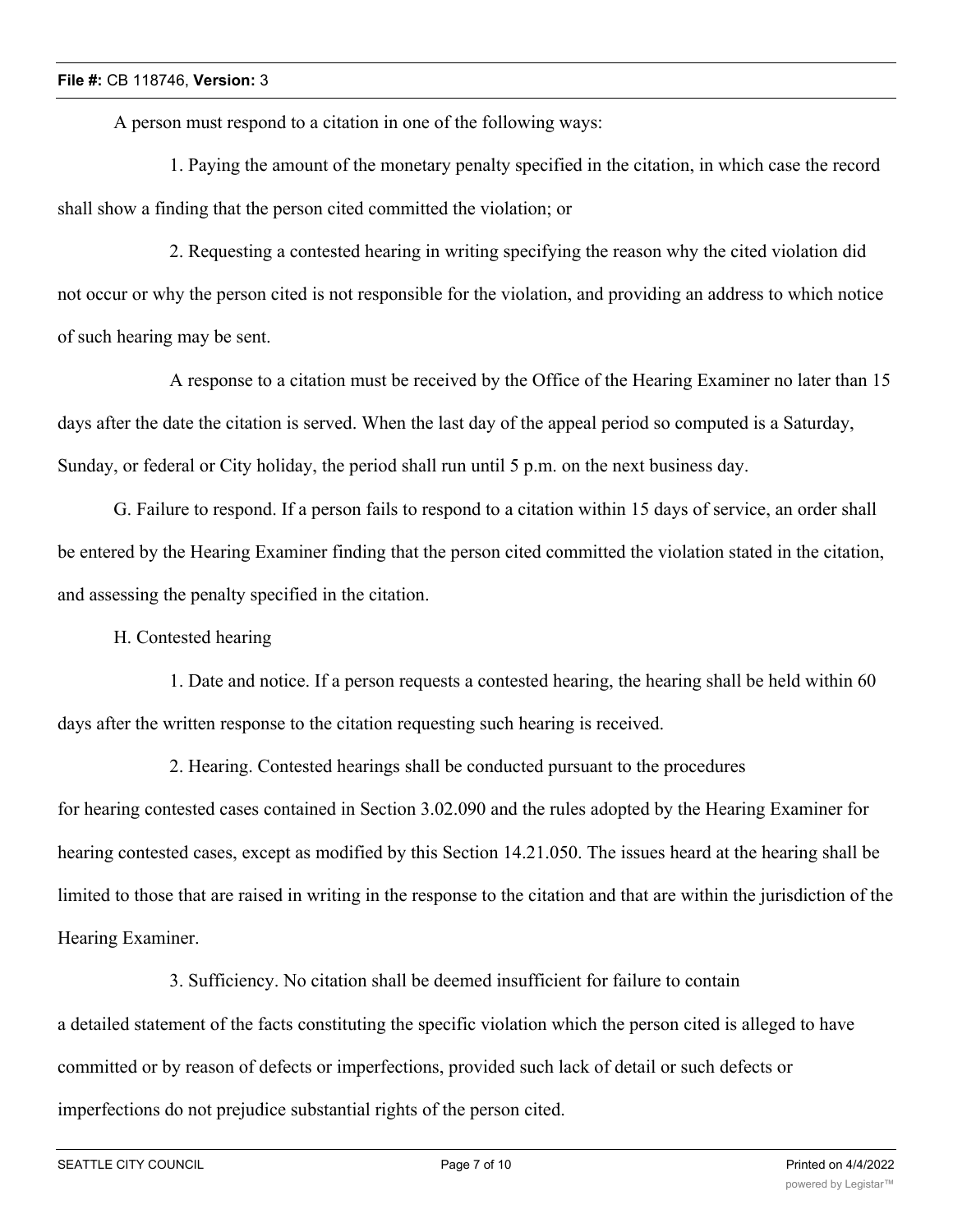### **File #:** CB 118746, **Version:** 3

4. Amendment of citation. A citation may be amended prior to the conclusion of the hearing to conform to the evidence presented if substantial rights of the person cited are not thereby prejudiced.

5. Evidence at hearing. The certified statement or declaration authorized by RCW 9A.72.085 shall be prima facie evidence that a violation occurred and that the person cited is responsible. The certified statement or declaration authorized under RCW 9A.72.085 and any other evidence accompanying the report shall be admissible without further evidentiary foundation. Any certifications or declarations authorized under RCW 9A.72.085 shall also be admissible without further evidentiary foundation. The person cited may rebut the Department's evidence and establish that the cited violation(s) did not occur or that the person contesting the citation is not responsible for the violation.

6. Disposition. The Hearing Examiner shall determine by a preponderance of the evidence whether the violation occurred. If the Hearing Examiner determines that the violation occurred, the citation shall be sustained and the Hearing Examiner shall enter an order finding that the person cited committed the violation and imposing the applicable penalty. If the Hearing Examiner determines that the violation did not occur, the Hearing Examiner shall enter an order dismissing the citation.

7. Final decision. The Hearing Examiner's decision is the final decision of the City.

I. Failure to appear for hearing

Failure to appear for a requested hearing will result in an order being entered finding that the person cited committed the violation stated in the citation and assessing the penalty specified in the citation. For good cause shown and upon terms the Hearing Examiner deems just, the Hearing Examiner may set aside an order entered upon a failure to appear.

J. Penalties

The following penalties shall be assessed for violations of any provision of this Chapter 14.21:

a. \$500 for the first violation; and

b. \$1,000 for each subsequent violation.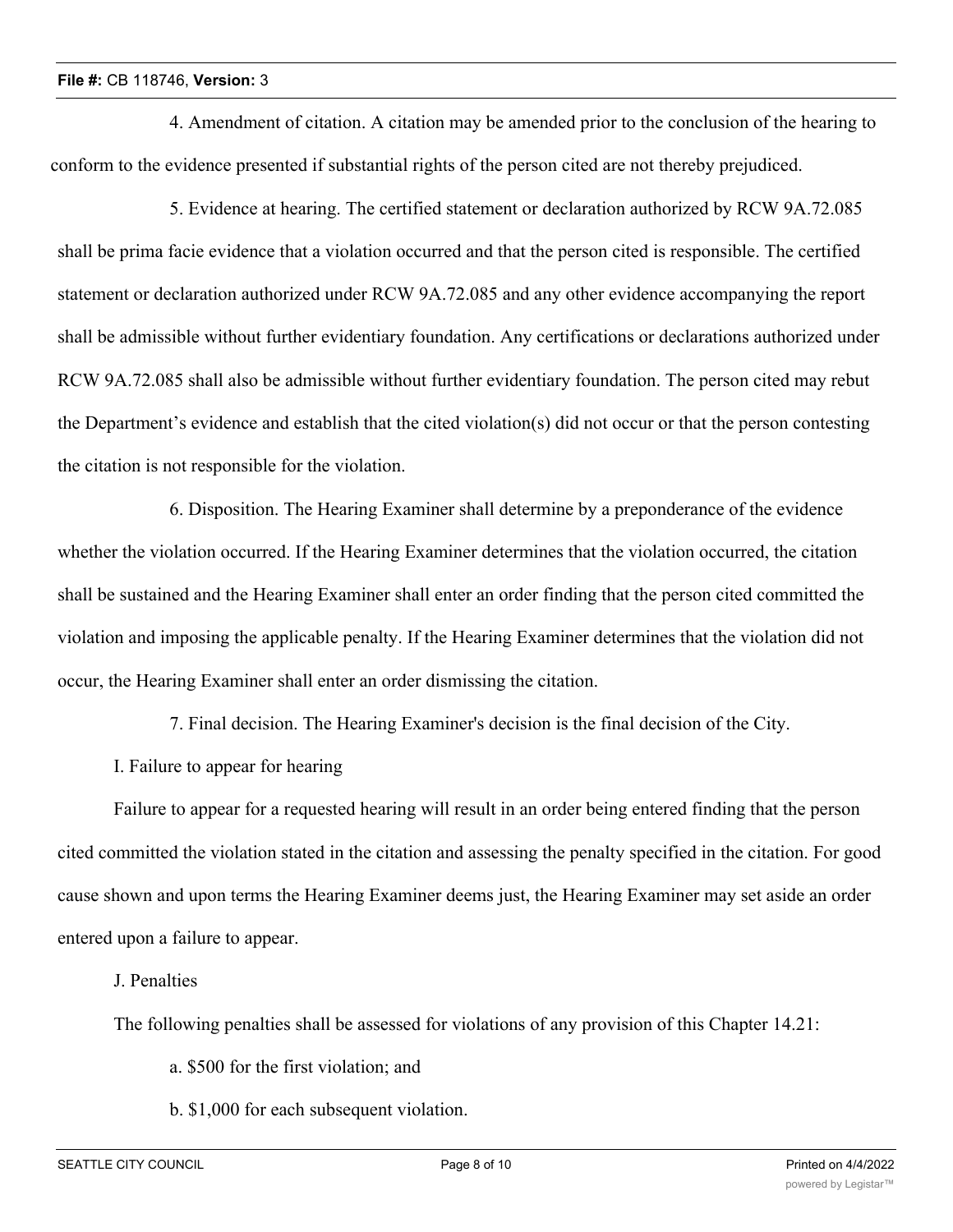K. Collection of penalties

If the person cited fails to pay a penalty imposed pursuant to this chapter, the penalty may be referred to a collection agency. The cost to the City for the collection services will be assessed as costs, at the rate agreed to between the City and the collection agency, and added to the penalty. Alternatively, the City may pursue collection in any other manner allowed by law.

Section 2. The provisions of this ordinance are declared to be separate and severable. The invalidity of any clause, sentence, paragraph, subdivision, section, or portion of this ordinance, or the invalidity of its application to any person or circumstance, does not affect the validity of the remainder of this ordinance or the validity of its application to other persons or circumstances.

Section 3. This ordinance shall take effect and be in force 60 days after its approval by the Mayor, but if not approved and returned by the Mayor within ten days after presentation, it shall take effect as provided by Seattle Municipal Code Section 1.04.020.

| Passed by the City Council the<br>day of                 |        | , 2016, and signed by |
|----------------------------------------------------------|--------|-----------------------|
| me in open session in authentication of its passage this | day of | 2016.                 |

President \_\_\_\_\_\_\_\_\_\_\_\_ of the City Council

Approved by me this day of the same control of the same control of the same control of the Approved by me this